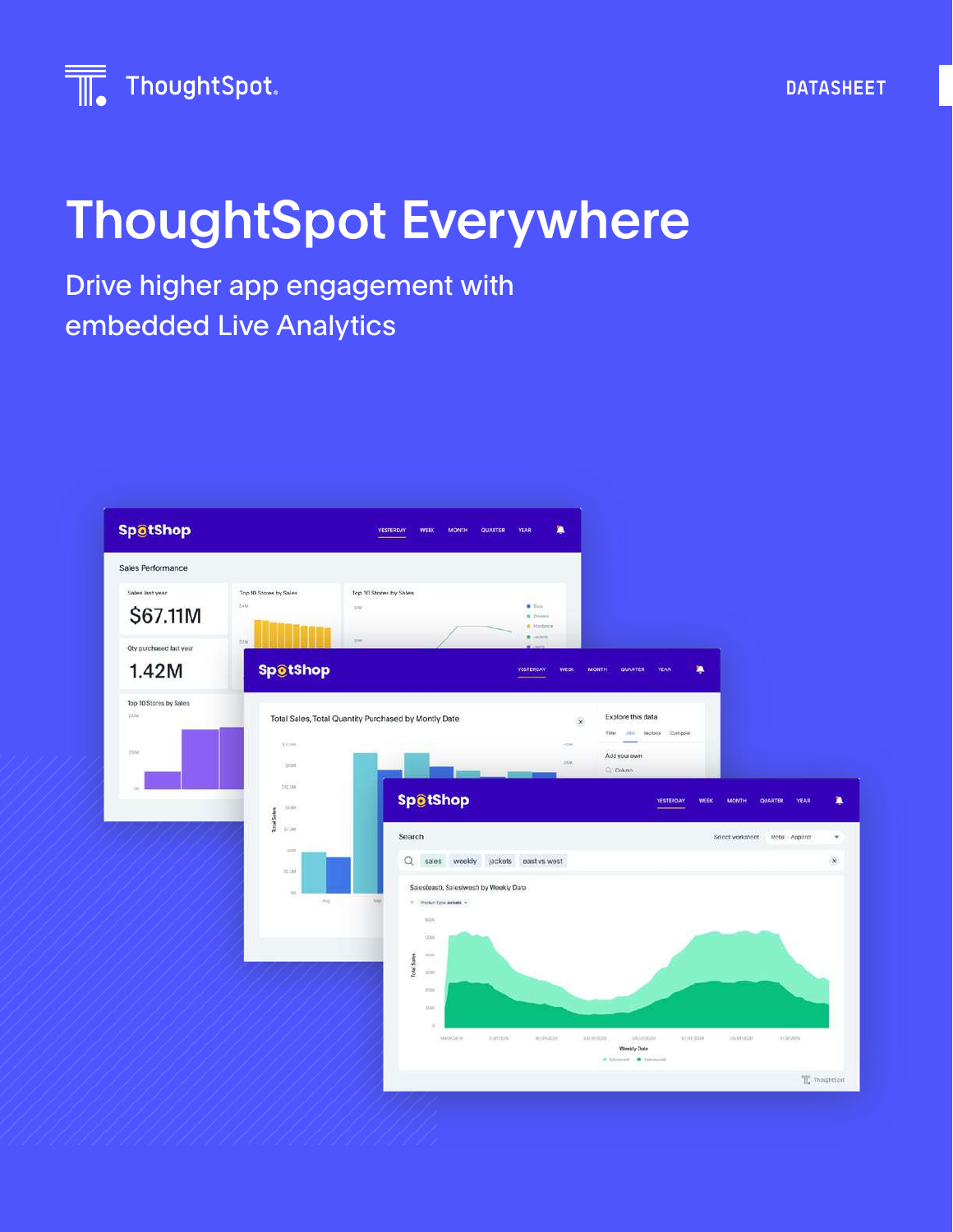## **Contents**

| <b>Introduction</b>                                | 3 |
|----------------------------------------------------|---|
| <b>CHAPTER 1</b>                                   |   |
| Deliver an interactive user experience             | 4 |
| <b>CHAPTER 2</b>                                   |   |
| Accelerate time to market while reducing cost      | 5 |
| <b>CHAPTER 3</b>                                   |   |
| Connect to your favorite business apps with custom | 6 |
| actions                                            |   |
| <b>CHAPTER 4</b>                                   | 7 |
| <b>Embed ThoughtSpot Everywhere your way</b>       |   |
| <b>CHAPTER 5</b>                                   | 7 |
| Connect to your cloud data in minutes              |   |
| <b>CHAPTER 6</b>                                   | 8 |
| The most innovative businesses in the world use    |   |
| <b>ThoughtSpot Everywhere</b>                      |   |

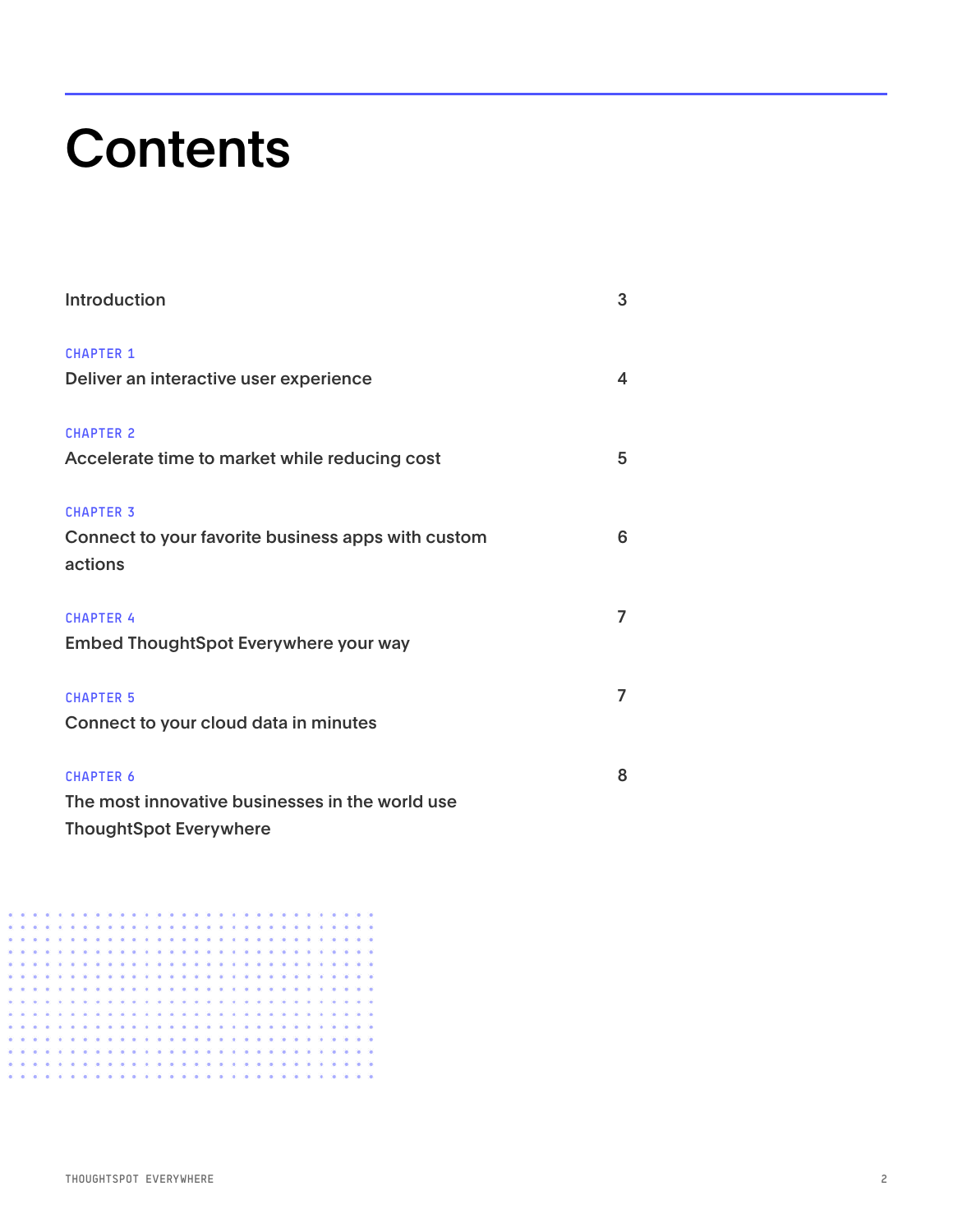It's never been more challenging for product leaders and developers to deliver delightful user experiences. How do you get more users to engage with your product, for more time, more regularly? As the embedded analytics market continues to explode, projected to reach a value of [\\$102.2 billion by 2027](https://www.verifiedmarketresearch.com/product/global-embedded-analytics-market-size-and-forecast-to-2025/#:~:text=Embedded%20Analytics%20Market%20size%20was,14.65%25%20from%202020%20to%202027.&text=The%20report%20comprises%20various%20segments,substantial%20role%20in%20the%20market), in-app data exploration may just be the answer.

## Harnessing the power of user curiosity

At its heart, fueling user engagement is all about harnessing their curiosity. The more a user can explore and dig deeper into an area of interest, the more likely they are to stick around. It's a rabbit hole effect. The very same reason people surf the web or scroll through social media for hours on end — there's always more to search and discover.

With **[ThoughtSpot Everywhere](http://thoughtspot.com/everywhere)**, you can create this same level of stickiness in virtually any product, app, or portal. The key is creating a dynamic and engaging experience for users to analyze their data using Live Analytics.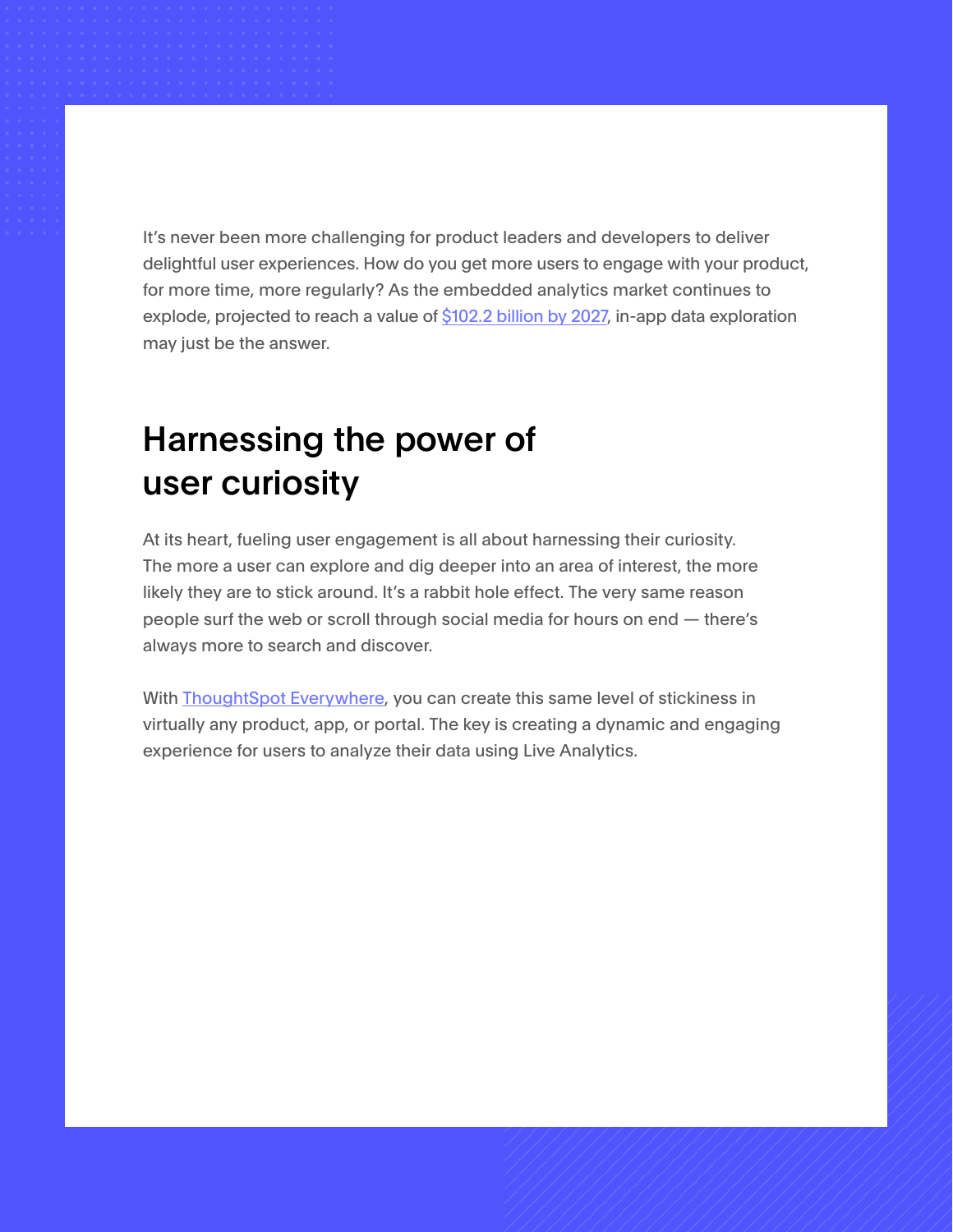# Deliver an interactive user experience

Embedded search and interactive Liveboards gives users a new way to engage with data, providing you the opportunity to monetize their insights and create new revenue streams.

### Limitlessly ask and answer questions with search

Empower users to independently search all of their data and create granular insights in seconds.





### Drill anywhere with Liveboards

This highly flexible user interface allows users to answer "the next question" without predefined drill paths.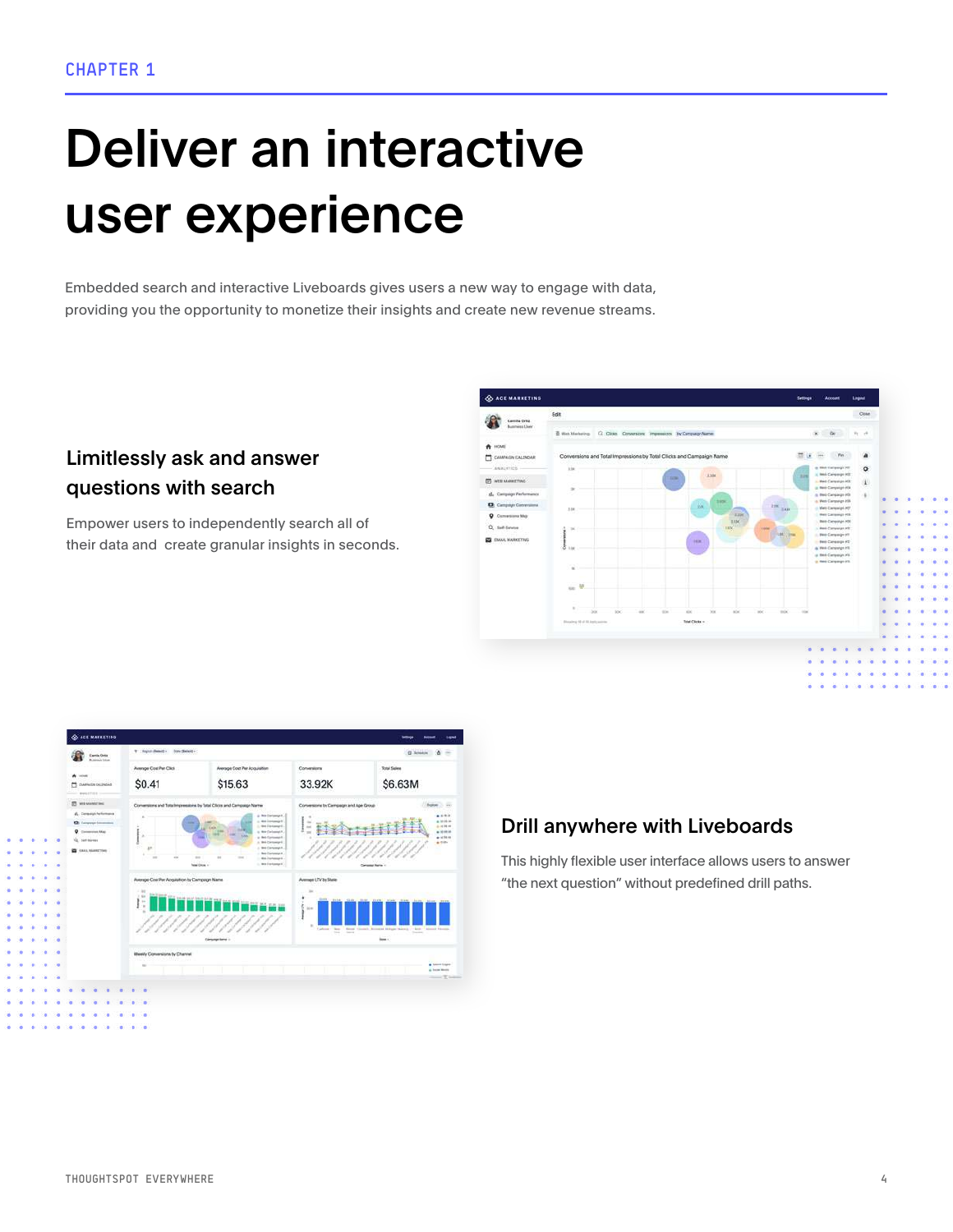## Accelerate time to market while reducing cost

Eliminate the need for long, complex deployment and customization processes. Instead, quickly launch embedded Live Analytics experiences tailored to specific business requirements in just a few clicks.

Define, package, and deploy custom apps with a lowcode, scriptable experience with [ThoughtSpot Modeling](https://go.thoughtspot.com/ebook-introducing-thoughtspot-modeling-language.html)  [Language](https://go.thoughtspot.com/ebook-introducing-thoughtspot-modeling-language.html) (TML).

Easily embed search as a service and visualizations into your applications with ThoughtSpot Everywhere's JavaScript SDK and React Components, and transform and automate your business processes with the Workflow and Actions APIs.



Experiment with APIs and SDKs in the Developer Playground to see changes to your code in real time. [Try now](https://try-everywhere.thoughtspot.cloud/v2/#/everywhere)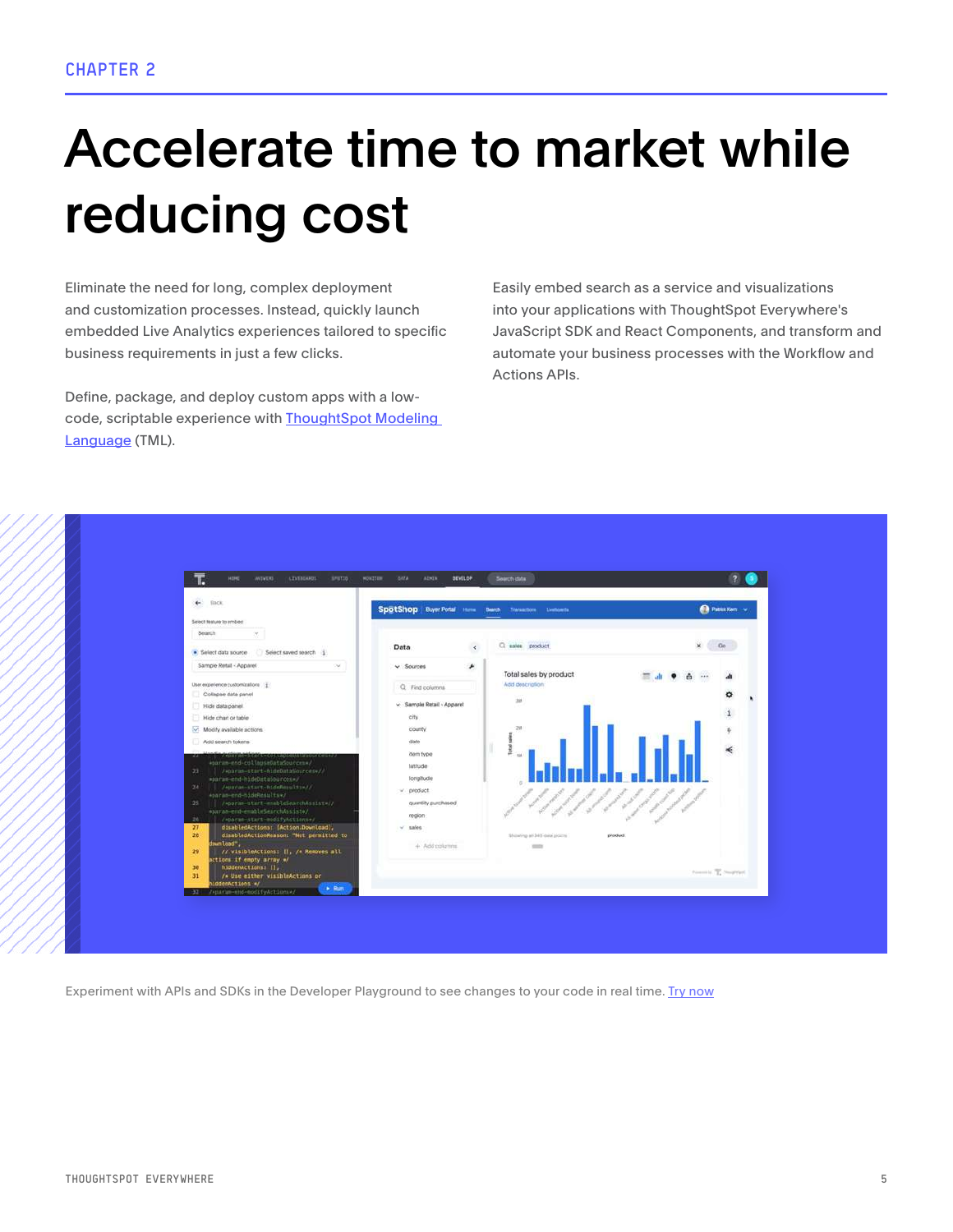## Connect to your favorite business apps with custom actions

Transform business processes by automatically operationalizing insights back into business-critical apps like Slack, Salesforce, Marketo, and more. With ThoughtSpot Everywhere's Workflow and Actions APIs, users can answer ad hoc questions in their existing app and take action directly from the embedded portal with autonomous workflows.

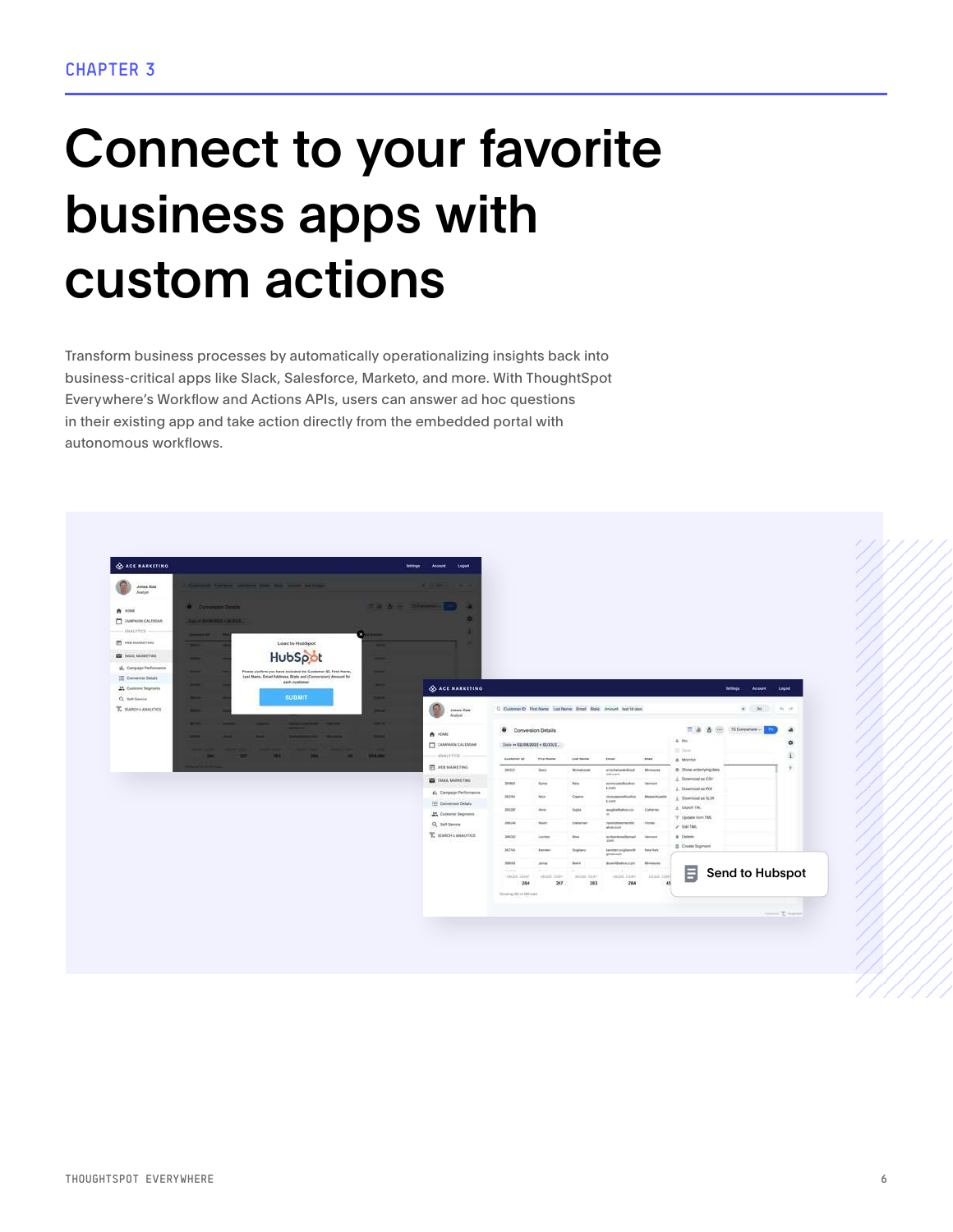# Embed ThoughtSpot Everywhere your way



Embed a search-drivern experience to let users ask their own data questions



### Visualizations **Full App**

Learn how to embed ThoughtSpot charts and tables in your app

### Search Liveboards **Liveboards**

Learn how torender liveboards and apply runtime controls in your app



₩.

Give your users the full ThoughtSpot experience within your app

### CHAPTER 5

## Connect to your cloud data in minutes

Powered by [ThoughtSpot Cloud,](https://www.thoughtspot.com/cloud) ThoughtSpot Everywhere integrates with native cloud platforms to give your apps blazing-fast performance.

- Live query your live cloud data with search and AI
- Create instant insights that users can action right away
- No data movement or caching required
- Centralize data management and governance in Snowflake, Databricks, and more

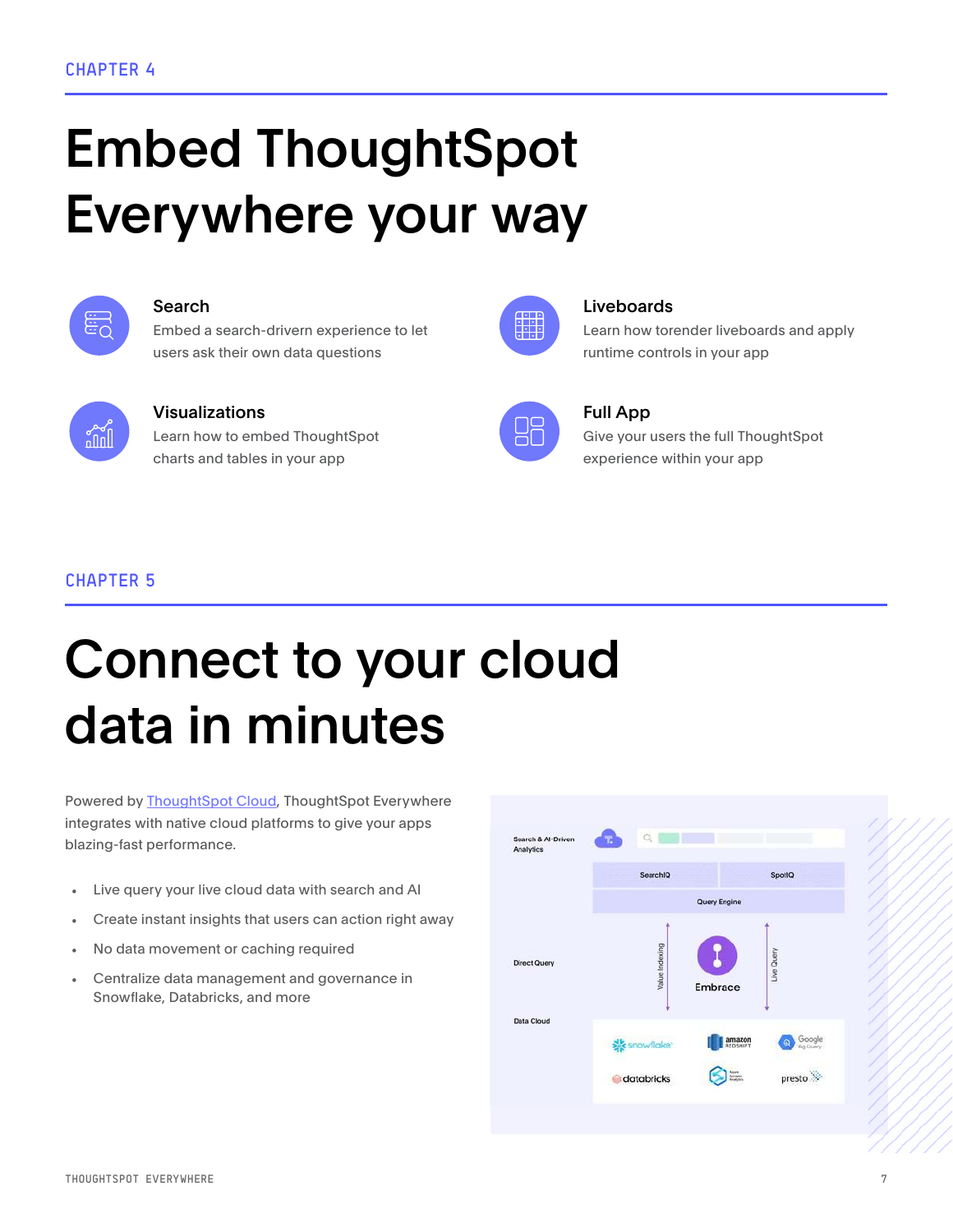# The most innovative businesses in the world use ThoughtSpot Everywhere